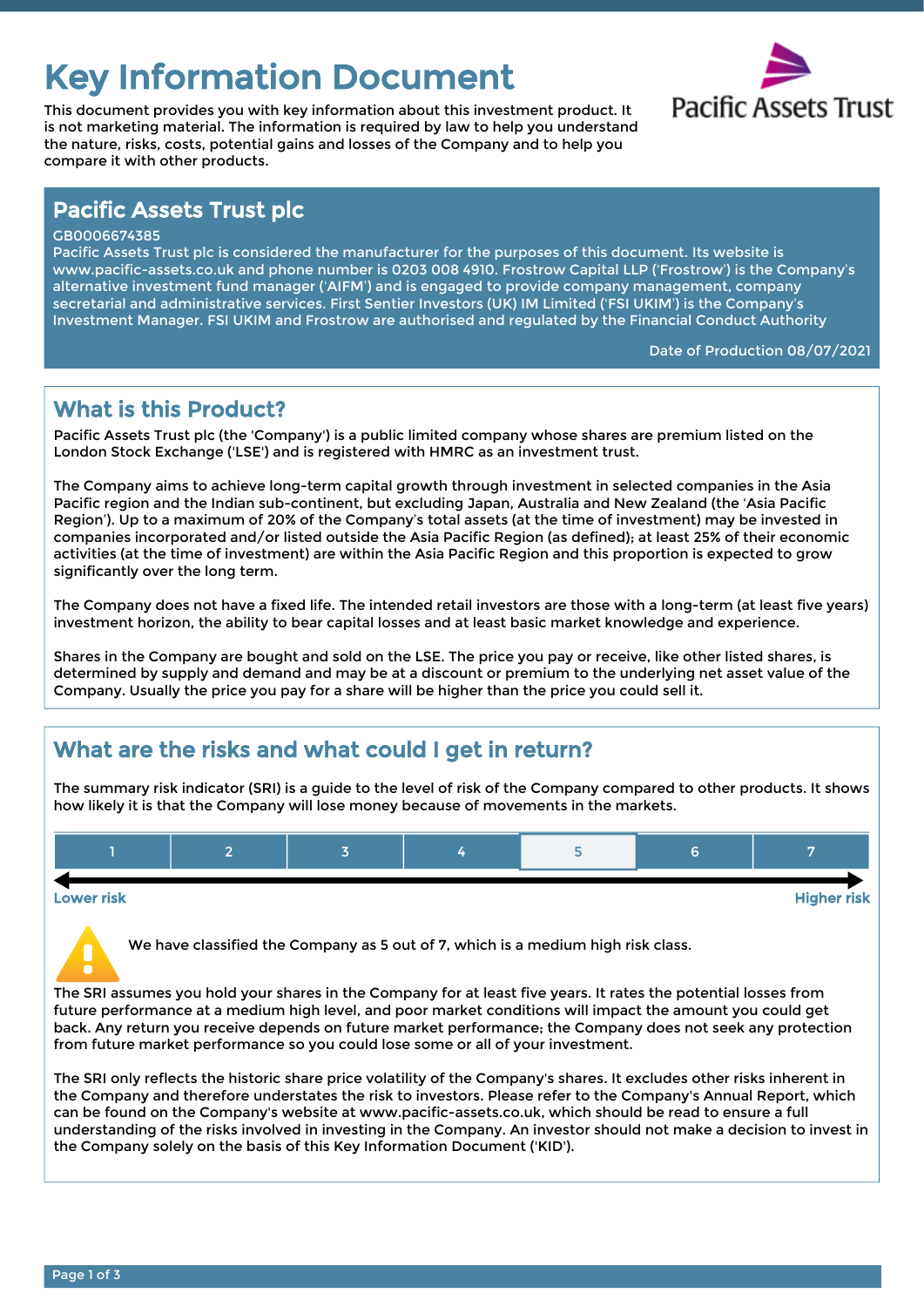# What are the risks and what could I get in return? (continued)

This table shows the money you could get back over the next 5 years, under different scenarios, assuming that you invest £10,000. The scenarios shown illustrate how your investment could perform. You can compare them with the scenarios of other products. The scenarios presented are an estimate of future performance based on evidence from the past on how the value of this investment has performed and are not an exact indicator. What you get will vary depending on how the market performs and how long you keep the investment. The stress scenario shows what you might get back in extreme market circumstances, and it does not take into account the situation where the Company is not able to pay out.

| <b>Investment £10,000</b> |                                     |           |           |                                                   |
|---------------------------|-------------------------------------|-----------|-----------|---------------------------------------------------|
| <b>Scenarios</b>          |                                     | 1 year    | 3 years   | 5 years<br><b>(Recommended</b><br>holding period) |
| Stress scenario           | What you might get back after costs | £2.546    | £4.010    | £2,943                                            |
|                           | Average return each year            | $-74.54%$ | $-26.26%$ | $-21.70%$                                         |
| Unfavourable scenario     | What you might get back after costs | £8,239    | £7,872    | £7,997                                            |
|                           | Average return each year            | $-17.61%$ | $-7.67%$  | $-4.37%$                                          |
| Moderate scenario         | What you might get back after costs | £10.792   | £12.558   | £14,613                                           |
|                           | Average return each year            | 7.92%     | 7.89%     | 7.88%                                             |
| Favourable scenario       | What you might get back after costs | £14.116   | £20.007   | £26.667                                           |
|                           | Average return each year            | 41.16%    | 26.01%    | 21.67%                                            |

**Market developments in the future cannot be accurately predicted. The scenarios shown are only an indication of some of the possible outcomes based on recent returns. Actual returns could be lower.**

The figures shown include all the costs of the Company itself, but does not include the costs that you pay to your advisor or distributor. The figures do not take into account your personal tax situation, which may also affect how much you get back.

# What happens if the Company is unable to pay out?

The Company is not required to make any payment to you in respect of your investment. If the Company was liquidated, you would be entitled to receive a distribution equal to your share of the Company's assets, after payment of all of its creditors.

As a shareholder you would not be able to make a claim to the Financial Services Compensation Scheme, or other compensation or guarantee scheme, in the event that the Company is unable to pay out. If you invest in the Company, you should be prepared to assume the risk that you could lose some or all of your investment.

## What are the costs?

#### Costs over Time

The Reduction in Yield (RIY) shows what impact the total costs you pay will have on the investment return you might get in the moderate scenario. The total costs take into account one-off, ongoing and incidental costs.

The amounts shown here are the cumulative costs of the Company itself, for three different holding periods. The figures assume you invest £10,000. The figures are estimates and may change in the future.

The person selling you or advising you about the Company may charge you other costs. If so, this person will provide you with information about these costs, and show you the impact that all costs will have on your investment over time.

Investment £10,000

| <b>Scenarios</b>                | f vou cash in after 1 vear | If you cash in after 3 years | If you cash in at 5 years |
|---------------------------------|----------------------------|------------------------------|---------------------------|
| Total costs                     | £151                       | £481                         | £855                      |
| Impact on return (RIY) per year | .40%                       | 40%،                         | 1.40%                     |